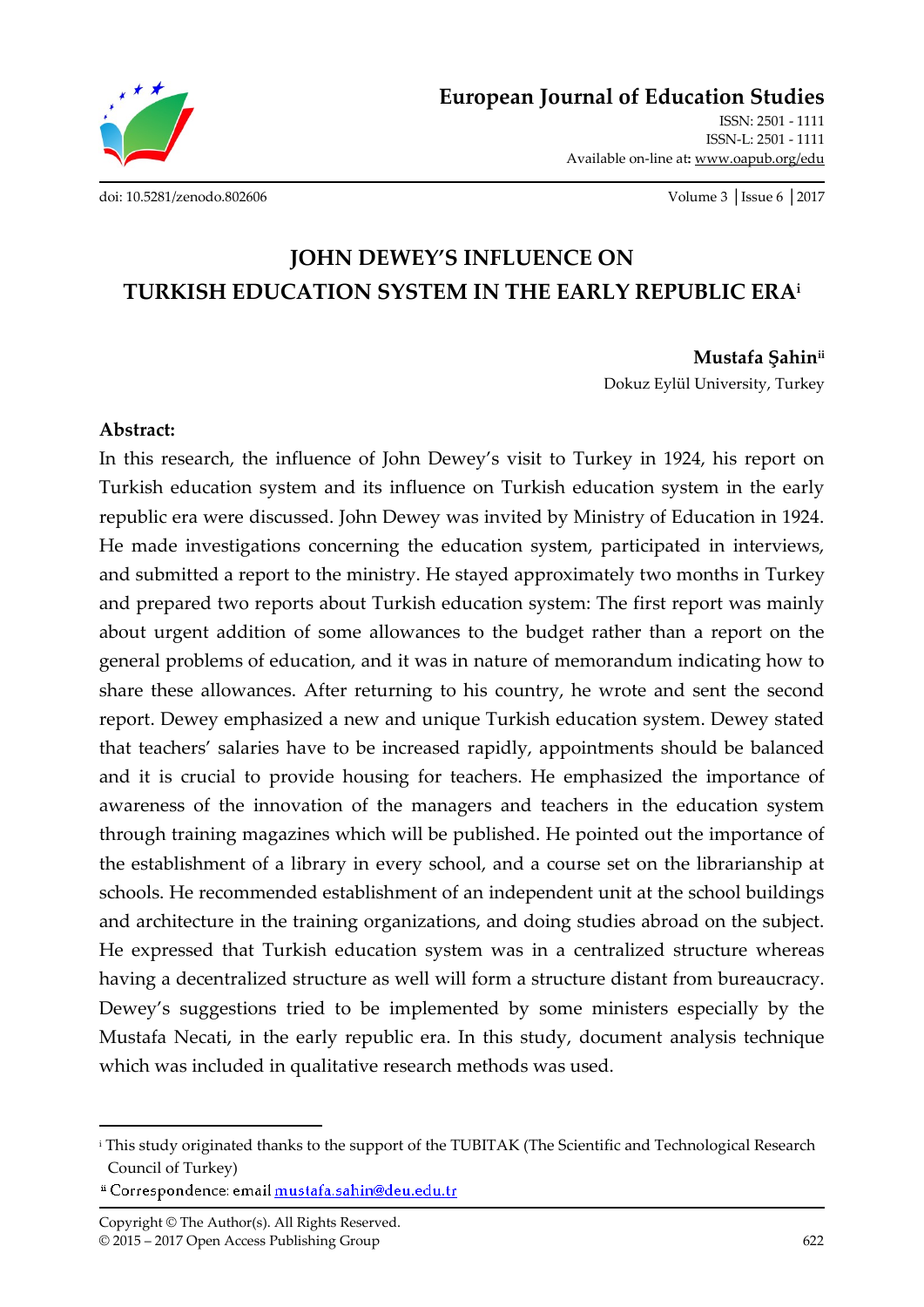#### **Keywords:** John Dewey, Early Republic Era, Turkey, Education

#### **1. Introduction**

When Ottoman Empire had realized how much they fell behind, admiration to western countries started. Admiration to the powerful western countries was either for gaining empire's old magnificence again or for becoming equal to other countries. The western had become both the sign of their own organization's inadequacy and the sample of new regulations. Along with westernization beginning in 18<sup>th</sup> century, several western experts in civil and military field had come to the Ottoman and those experts' reports and teaching skills had been benefited.

The fact that in the Ottoman Empire especially during reform period, benefitting foreign experts became a sedentary situation continued in Turkish Republic. In new government, which won Independence War and abolished the sultanate, it was believed that it was essential to take developed countries as an example in order to solve the development issues and multi interaction began. Because of modernization in republic government, foreign experts have been invited to Turkey according to many and different ministries' desires since 1924.

Some of American educationists who came to Turkey gave only lectures, some made a few researches and some made observation, gave lectures, participated in workshops, and finally reported their suggestions to the Ministry of Education. The first American educationist to come to Turkey was John Dewey.

## **1.1 The Purpose and Importance of the Study**

In this research, it is explored what the influences of John Dewey on the Turkish education system is; what kinds of suggestions were made for the Turkish education system by John Dewey; the dimensions of effects of Dewey who gave the reports by locating in Turkey and doing research; and all evaluations of Dewey in the American literature and the others. In this frame, these two questions' answers' have been searched in this research: What observations and recommendations about the Turkish education system were made by John Dewey? What were the influences of John Dewey on the Turkish education system?

#### **2. Method**

In this study, document analysis technique, which was included in qualitative research methods, was used. As it is known, document analysis technique includes finding, reading, note taking and evaluation steps (Yıldırım & Şimşek, 2008). In this study, the influences of John Dewey on Turkish educational system were discussed. In the research, reports of Dewey were analyzed and common discourses/suggestions of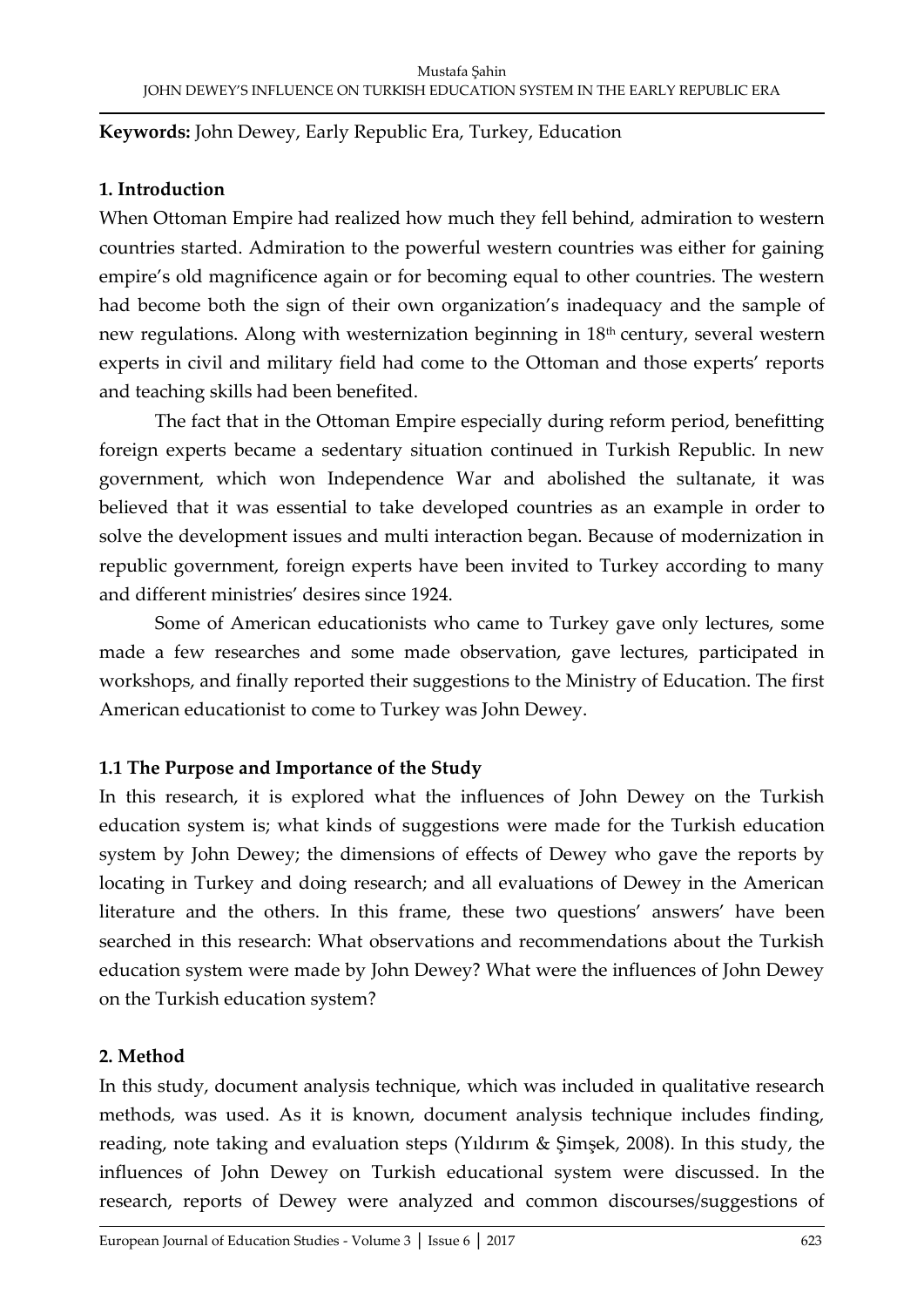reports were presented. In the first stage, resources of research were provided, they were read in details and necessary notes were drawn out.

# **3. Findings**

This section contains Dewey's reports on his observations in Turkey and his preparation for the Turkish education system

# **3.1. John Dewey's Philosophy of Education and Observation on Turkey**

John Dewey was one of the most famous educationist and philosopher in his period. He began giving lectures in Michigan University in 1884. He founded University Laboratory School, which was a real school laboratory in Chicago University in 1894- 1904. Dewey, who was one of the pioneers of progressivism, adapted pragmatism to education and social life and made it life philosophy (Westbrook, 1993: 277-291).

Professor Dewey, who went to several countries for education systems, accepted İsmail Sefa, the Minister of Education, and decided to come to Turkey. In this period, the government budgeted one billion Turkish Liras for experts who were invited to Turkey in 1924 for different institutions. Dewey was the one among mentioned experts (Ata, 2000: 122-123). However it hasn't been known entirely whether the payment made to Dewey or not. According to some records, Dewey's expense was paid by the USA former senator Charles R. Crane (Ortak, 2005: 53)iii.

Dewey came to Turkey for Minister of Education's invitation on July 19, 1924. In Turkey, where Dewey stayed for about two months, he did some research on educational system in İstanbul and in Ankara, participated in a committee. In this process, he visited about ten schools in İstanbul but he couldn't find a chance to observe the lessons because the schools were closed. He collected some information about whether other schools, building, equipments, curricula and school atmosphere were healthy or not. After short travel to Bursa, he went to Ankara on August 13. He met Minister of Education, Vasıf Bey and participated in "Teacher's Committee" Congress, met Mustafa Kemal (Atatürk) and after his research, he came back to İstanbul on August 26 (Ortak, 2005: 55-56).

After investigations he made, he made some explanation about Turkish educational system. Dewey said that every country had different needs but because of those needs, no country maintained their education system as it did and he suggested that after different education systems were observed, accepted and established "Turkish System".

 $\overline{\phantom{a}}$ 

iii For more about Charles R. Crane, see Norman, E. S. (2013). The Life and Times of Charles R. Crane, Lanham: Lexington Books.

European Journal of Education Studies - Volume 3 │ Issue 6 │ 2017 624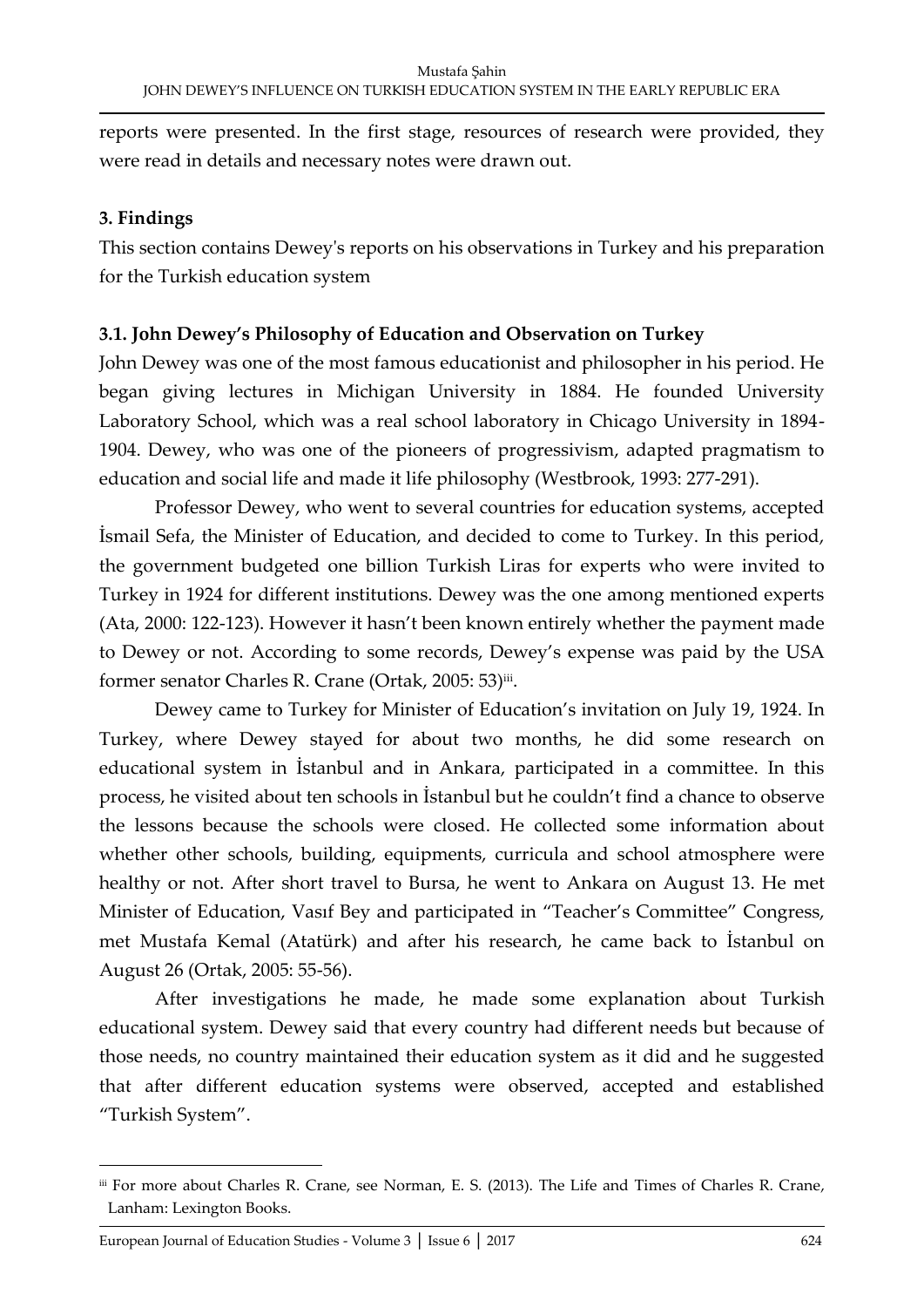It was recommended that not only students were sent to abroad for analyzing systems but also teachers were sent to abroad or experts were invited (Tanin, 1924). In his signed letter to journalist, Dewey emphasized that advice about Turkish educational system: Turkish educational system must be the system in which society's needs met, individuals gained self-thinking skills, course books had a supporting role and the necessary information about life gave to individuals (Cumhuriyet, 1924). In tea party in teacher's committee, Dewey stated that after economic issues solved, educational reforms could benefit (Vakit, 1924). After densely two-month-research, observation, interview and speech, he left Turkey on September 18.

## **3.2. Dewey's Reports on Turkish Educational System**

After research Dewey made, two different reports were sent to Ministry of Education at different dates. The first report was about not only general education issues but also a memorandum that showed where some urgent grants were left. He gave mentioned report even when he was in Turkey and this report was published on newspapers (Hakimiyeti Milliye, 1924). He wrote and sent the original report named as the report about Turkish educational system after he returned his homeland. Two reports completed each other. Those reports were published again firstly in 1939, later in 1952 by Ministry of Education.

## **3.3. Dewey's First Report**

In Dewey's first report, he suggested that experts must be trained about school structure and equipments; that a department must be established for preparing vocational curriculum; that departments must be established and a committee must be constituted for training expert teachers, principals and supervisors. In addition, work must be written for applied education and translated. Officers must be trained for portable libraries. Portable exhibitions must be opened to show the devices, which were used in industry, to people and according to Dewey, who suggested that the young must be sent for having new information in this subject, village schools' curriculum must be reconsidered for developing the agriculture in accordance with this purpose and urgent grant must be given to budget for carrying out all of them (Dewey, 1939: 1- 2).

In his report, Dewey, who underlined that training teachers was allowed the same as in the world and if it weren't, there wouldn't be a real educational reform, categorized the done things in those headlines (Dewey, 1939: 3-5) the present department must be developed for publishing and translating the foreign works on education. Those translations must be from both books and periodicals. The most essential parts must be translated, not all of them. The works that will be translated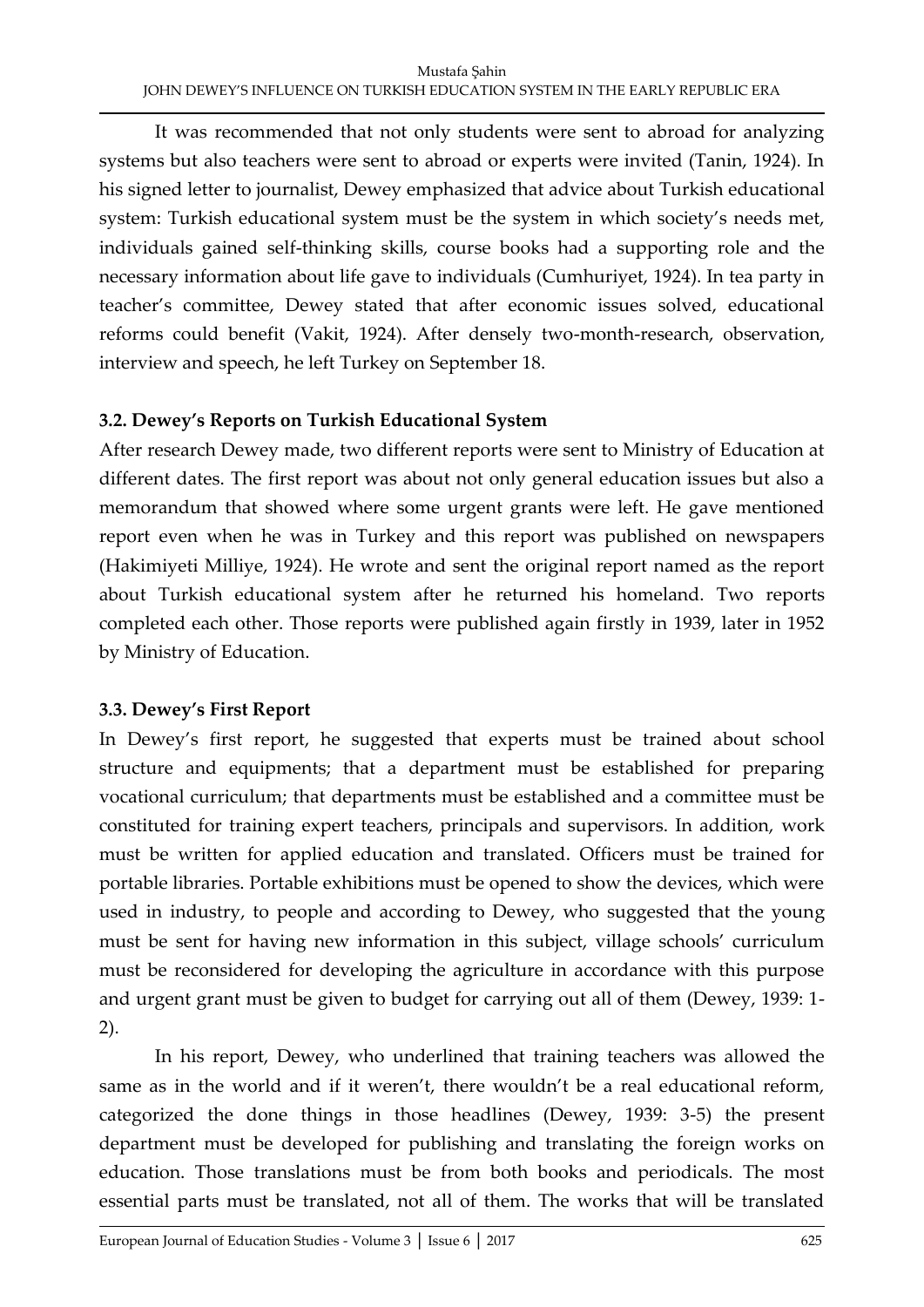must include practice and they must directly benefit teachers. On the other hand, discussion groups must be established among teachers; those groups must consult the headlines, which were prepared annually, with each other every 15 days. In addition, teachers must benefit different equipments in their lessons.

Dewey, who emphasized on vocational education, suggested that in this subject, cooperation among ministers were made and decided together. The other subjects, which were mentioned in his second report (Dewey, 1939: 6-8):

There aren't enough books for children who are beginners at reading, thus libraries department in ministry must be established and students can get books from there. A place in schools must be identified; those libraries must allow people to borrow books. School buildings must be ordinary. When there are only some classes and a few plates, students will be passive; therefore, in schools there must be such places as classes for manual works and home economics, arts, library, gymnasium and there must be plenty of equipments there. According to Dewey, in order to organize those effectively, building and equipment department in ministry must be established. In Turkey, modern school system hasn't started yet. Thus, the next steps must be very essential and long-running. Both students and teachers must be sent to Europe because this issue will develop effectively and after research, the reports will be demanded from teachers. He directly guided when he suggested that a committee was sent to Denmark for agriculture training, people's schools and the cooperative system.

## **3.4. Dewey's Second Report**

Dewey made evaluation that is more detailed in his original report, which was sent after he returned his homeland. Besides the essential part of information that was given in original report in detail was stated as some headlines in two short reports that were given to Ministry of Education. According to Dewey, the most significant point in Turkish education system is to determine the targets and if the targets are determined correctly, the next steps will be more flowing. According to him, Turkish education system must be the system that not only trains the leaders but also entirely contributes the development of all people. Therefore, schools must focus on two targets as a center of social life: The first one is to gather and to spread the information that is beneficial for nation and the second one is to train students in practice (Dewey, 1939: 8-10).

Dewey suggested 8 or 12 years macro plan for Turkish education system. According to him, this plan must be prepared by Turkish Grand National Assembly and it must be like a constitution; it must not for a person or a group (Dewey, 1939: 10). As Dewey mentioned in his first report, he stated that foreign literature about education must be translated, there must be library in every school, and school building must be specially designed. Besides, he suggested that a unit on statistics must be established to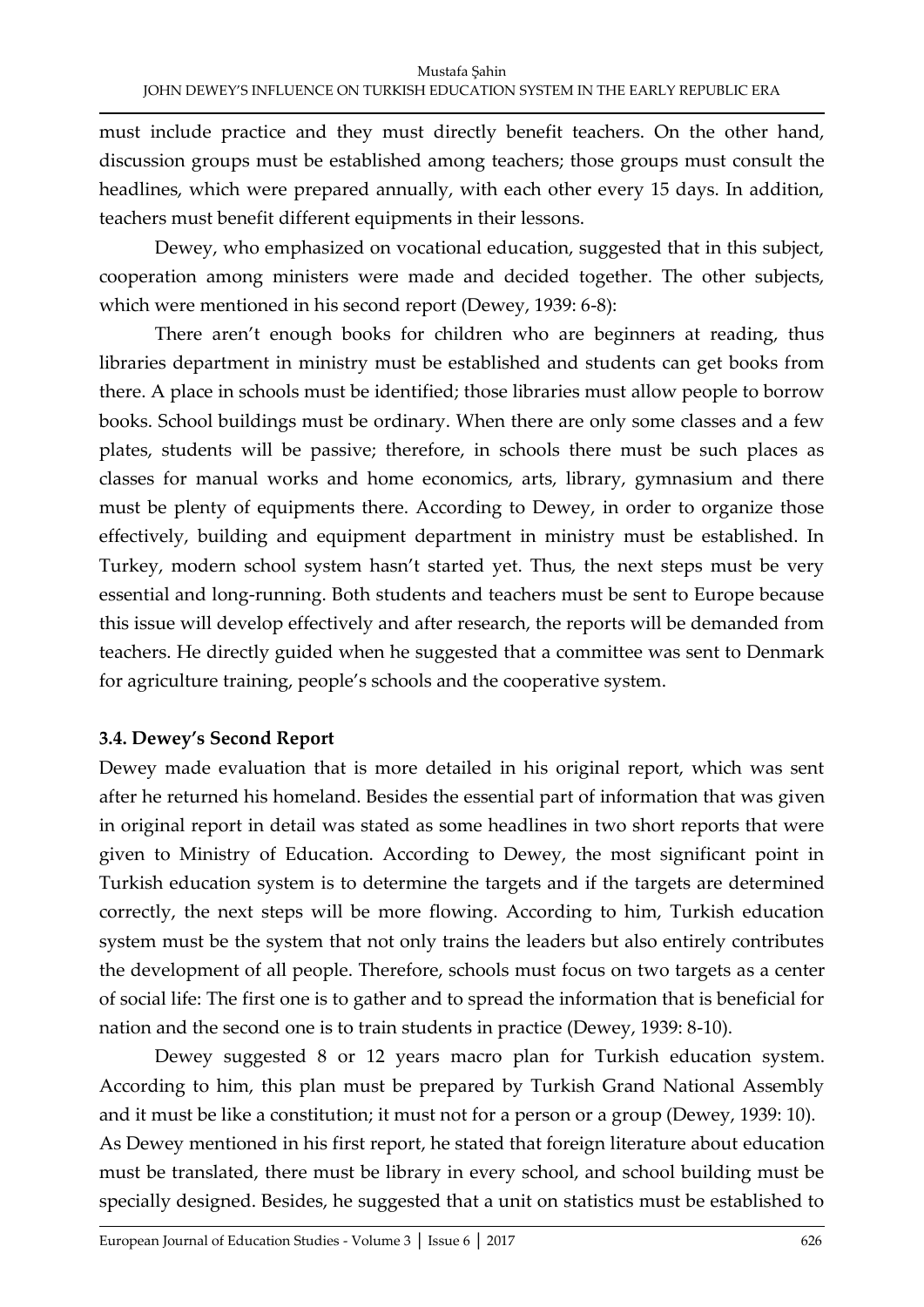fill in the empty personnel cadre, the number of school-age children, the determination of absent students, the lack of teachers. According to him, in order to take important steps and to make basic decisions, central organization in Ministry of Education is so significant. However, an entire centralist structure may even damage because it increases bureaucracy and paperwork. In addition, supervisor must work hard much more for the determination of deficiency in education system in a short time. Therefore, the subject needs to be discussed firstly (Dewey, 1939: 12-15).

Dewey refers to teacher training policies. He refers that smart and devoted youth must be encouraged in teachership. However, teachers must be improved on their salaries and administration. A teacher, who is devoted himself/herself to his/her job must not deal with anything else. In order to contribute on financial support in education, several national properties in Turkey will be benefitted and will be allocated to schools. It is very crucial that teachers will be sure for their personnel cadre. Lodging buildings, which is allocated to teachers especially in villages, may be encouraging in their job. In addition, giving broader authority about money to principals will be beneficial (Dewey, 1939: 15-18).

Dewey had two suggestions about teacher training: Firstly, the period of teacher training schools is not enough and there are some deficiencies. Therefore, he stated that teachers should be sent abroad for observation for a year and that it crucially benefits to teachers. Secondly, there are only teacher training schools for primary and secondary schools, but this situation has some disadvantages. Therefore, in some teacher training schools in village must have some branches to train trade, industry, physical education, art, music, health and preschool teaching. Lessons must be given to train supervisors and principals in at least a teacher training school. Lesson varieties and admission requirements of teacher training schools must be different. In at least a teacher training school, practice school will be opened and this place must be an application area for new information (Dewey, 1939: 19-21).

Dewey, who stated that the school system in Turkish education system could not organize well, suggested a new organization. According to him, primary schools must be arranged for country's local conditions. If students connect their environment with school life, they will be successful, but if not, school will be meaningless for students. Besides, parents' desires will be as important as students' will. For instance, in villages parents want their children to work in the fields, so they do not want to send them to schools. In this occasion, schools may be closed earlier or the period will be shortened there. Secondary schools are designed to enlighten the casual life and send talented and enthusiastic students' to university. In other side, not only French but also German and English will be taught as foreign languages. In addition, a new arrangement must be made so that undergraduate students will be sent abroad for continuing their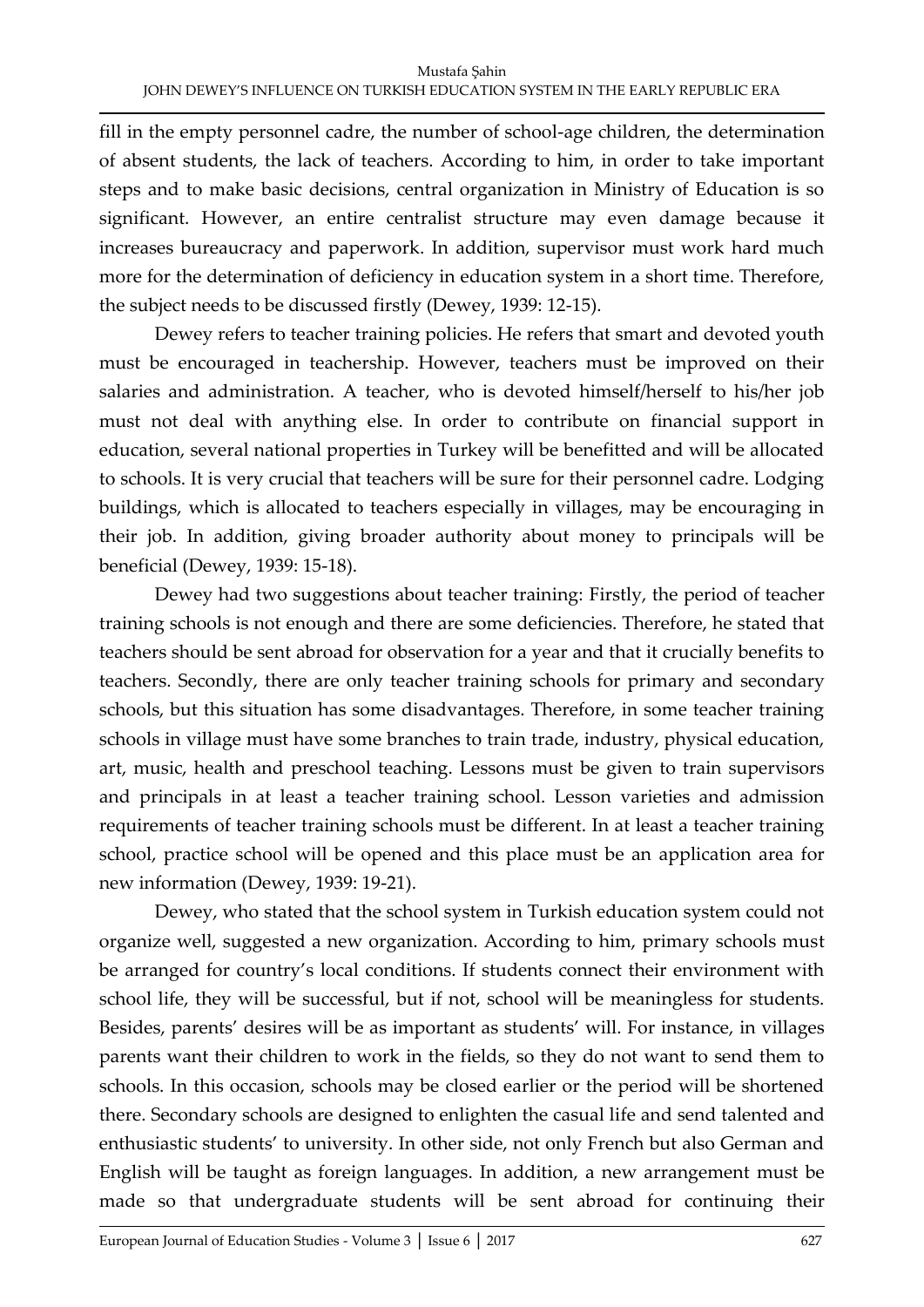education. According to him, a republic school must administer differently from schools of countries that is governed by absolutism. Only giving orders, managing arbitrarily, student's being obeyed without thinking, training students only as a citizen is not an appropriate method. Students' participating in school management has a crucial place in school development (Dewey, 1939: 22-28).

# **4. Conclusion**

Evaluating the influence of John Dewey, who did a research on Turkish education system, observed and reported it, on Turkish education system has not been definitely possible. Because, some similar terms were mentioned from second constitutionalist period by Turkish educationists and decisions were made in meetings (Ergün, 1996: 96- 191). In addition, when it was thought, the steps and education policies that were developed by Ministry of Education soon after the report Dewey gave; relevant policy and steps can be strongly associated with Dewey.

In 1924, which is a period in which there weren't official relationship between Turkey and the USA, the suggestions of Dewey, who was the first American educationist to come to Turkey, made significant effects and practiced in 1925-1929 in which Mustafa Necati was the Minister of Education (Ata, 2000*:* 119-30; Bal, 1991: 23-24; Biesta & Miedema, 1996: 1-26; Büyükdüvenci, 1995: 393-400; Gazo, 1996: 15-42; Gündüzalp, 1949: 283, 1949; Kılınç, 2014: 27-38; Tarman, 2011: 45-61; Turan, 2000: 543– 555; Uygun, 2008: 291-307).

The opinion to publish a journal for teachers was one of Dewey's suggestions and the first "Journal of Minister of Education" (Maarif Vekaleti Mecmuası) was published by the Ministry in 1925. In that journal, by considering Dewey's suggestions, introductory writings about several education systems, started to be published (Duman, 2014: 576-594).

Dewey's suggestion "*Turkey has to make an educational plan to reach the targets; this plan must be like a law for Turkish education system*" was considered in Ministry and in 1926, Turkish education board was established and started its actions. As the continuation of the suggestion that the subjects, which prepare students to real life from primary school were put in curriculum, primary school curriculum were changed in the same year and decided on putting social studies lesson in first, second and third classes in primary school. In the same year, Dewey's other suggestion was carried out and Gazi Teacher Training Institute was opened in Ankara. In the next year, the Bureau of School Architecture was established (Akyüz, 2012: 386-387; Öztürk, 1996: 201-202).

In the early republic period, primary school teachers, training of villagers and rural teachers are the most accentuated and discussed subjects in educational system in Turkey. Different suggestions were completely offered about relevant subjects. From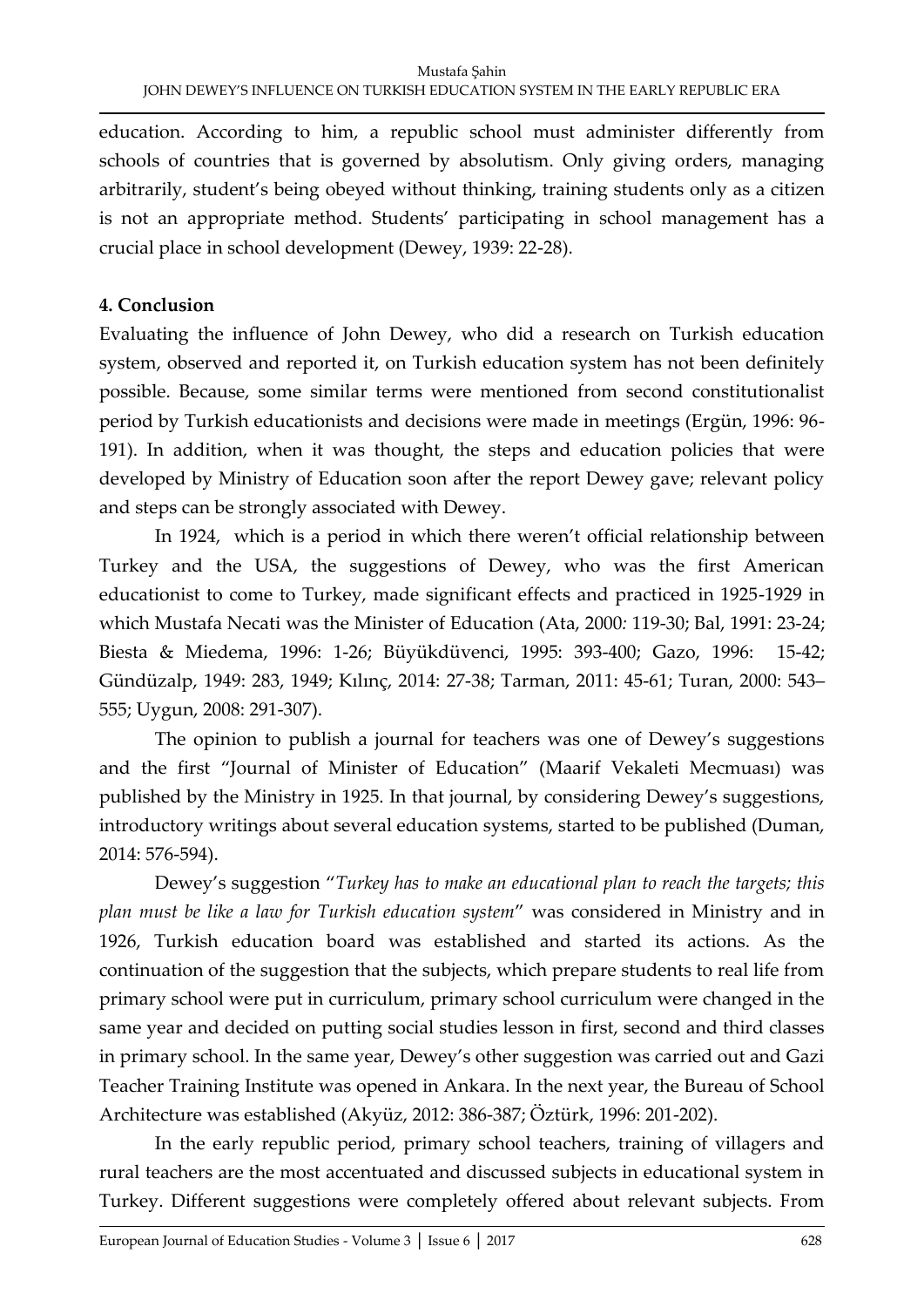the second constitutionalist period, Turkish educationists stated that the urban and the rural lives were different from each other and this situation affected the educational process; so, there had to be some differences between training rural teachers and urban teachers. The first result of those suggestions that discussed among Turkish educationists and accelerated with Dewey's report was seen in 1926. The Minister of Education, Mustafa Necati,<sup>iv</sup> who was affected by especially Dewey's report, opened rural teacher training schools in Denizli and Kayseri (Şanal & Karagöz, 2006: 183-202). Male teacher training school in Denizli was transformed into rural teacher training school. The curriculum in rural teacher training schools was prepared for the needs of villagers. Rural teacher training schools, which were closed in 1933 continued as village coaching in 1937 and as village institute in 1940 (Akyüz, 2012: 392-396; Koçer, 1967: 110- 114). The general director of primary schools, İsmail Hakkı Tonguç, who was one of the most important people in village institute and in village coaching course, admired Dewey greatly and he stated the suggestions in his report as befitting. $v$ 

One of the most accentuated subjects Dewey mentioned was teachers' low salaries and financial difficulties. In Turkish Republic, which was tried to establish on war ruins, a great amount of money was needed for transportation, agriculture, trade and groundwork and pavement. So, the Minister of Education couldn't get a share they want from general budget at first and in 1920s the share in budget was about 4%. The influence of the report about increasing teachers' low salaries was immediately seen and between 1924 and 1930, 150% increase was given to them (Şahin, 1996: 222-227). Dewey suggested inviting foreign educationists, and sending students and teachers to abroad. From the period of Mustafa Necati, educationists and teachers were invited to Turkey firstly from Europe afterwards mostly from the USA at different times in different periods. After the experts' similar suggestions, hundreds of students were sent to abroad and most of those students went for ministry. Again, considering the suggestions of Dewey, several educationists were invited to Turkey in ensuing years. Although the authorities of its period wanted to invite new experts by considering those suggestions, the negative effects of the world economic crisis in 1930s, The Second World War and evaluating and practicing of first coming experts caused a slowdown in the number of educationists, even a halt. This halt came to an end because of the end of the war, the recovery of economic crisis, the change of political power soon after 1950

 $\overline{a}$ 

iv For more about Mustafa Necati, see İnan, M. R. (1980). *Mustafa Necati: Kişiliği, Ulusal Eğitime Bakışı, Konuşma ve Anıları*, İstanbul: Türkiye İş Bankası Kültür Yayınları; Binbaşıoğlu, C. (2009). *Başlangıçtan Günümüze Türk Eğitim Tarihi,* Ankara: Anı Yayıncılık.

<sup>v</sup> For more about village institute and İsmail Hakkı Tonguç, see Soysal, e (1945). *İlköğretim Olayları ve Köy Enstitüleri,* Bursa: Uygun Basımevi; Tonguç, İ. T. (1998). *Eğitim Yoluyla Canlandırılacak Köy,* Ankara: Köy Enstitüleri ve Çağdaş Eğitim Vakfı; Tonguç, İ. H. *İlköğretim Kavramı,* İstanbul: Piramit Yayıncılık.

European Journal of Education Studies - Volume 3 │ Issue 6 │ 2017 629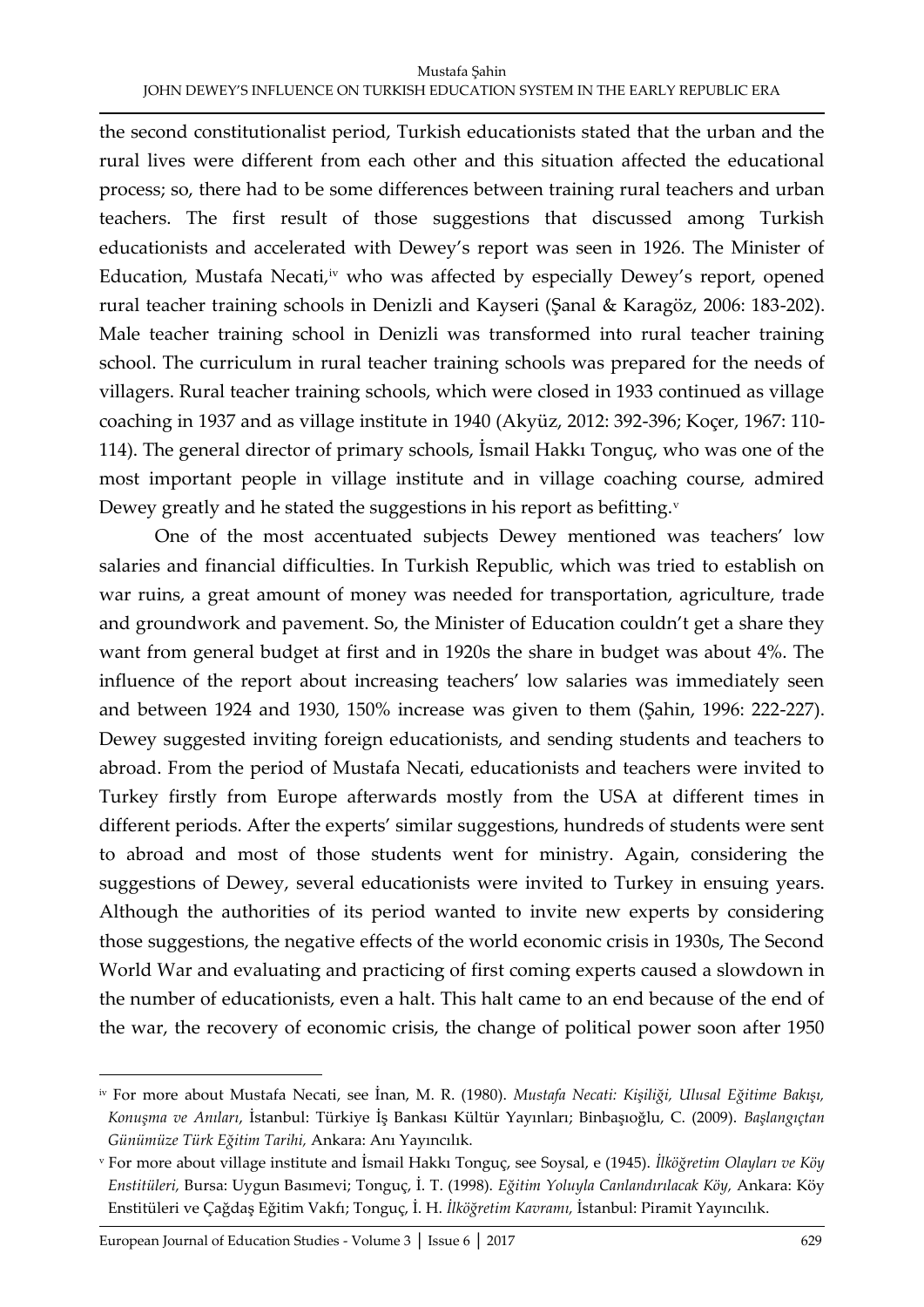and everything started to improve increasingly again (Doğan, 2010: 390-393; Şahin, 1996: 231; Şahin, 1998).

It is obvious that Dewey could not be underutilized as much as desired and expected. Certainly, there were some reasons for this. One of those reasons was that there was no study on Turkish education system and that he came to Turkey for a short time. Because he stayed in Turkey for two months, he might not have entire knowledge about Turkey's issues. In fact, a country's educational system is closely associated with its cultural infrastructure, social fabric, its economy and relationships.

The other reason of Dewey's being underutilized is that both ministers and educational bureaucrats were changed a lot in Turkey. In the early republic period, from 1923 to 1950, 20 Minister of Education were officiated [\(www.meb.gov.tr/meb/\)](http://www.meb.gov.tr/meb/). In addition, in average every year, the minister was changed; even there were ministers who were officiated for only one and a half months. The change of a minister mostly meant the change of educational policies and the attitude towards foreign educationists. The suggestion of an expert who was invited to Turkey was changed by other successor minister or acted against or other expert was invited before an expert's suggestion wasn't actually practiced.

#### **References**

- 1. Akyüz, Y. (2012). *Türk Eğitim Tarihi,* 23. Baskı, Ankara: PegemA Akademi.
- 2. Ata, B. (2000). "The Influence of an American Educator (John Dewey) on the Turkish Educational System", *The Turkish Yearbook,* (31), 122-123.
- 3. Bal, H. (1991). *1924 Raporunun Türk Eğitimine Etkisi ve John Dewey'in Eğitim Felsefesi,* İstanbul: Aydınlar Matbaası.
- 4. Biesta, G. J. & Miedema, S. (1996). "Dewey In Europe: A Case Study on the International Dimensions of the Turn-of-the-Century Educational Reform", *American Journal of Education,* (105), 1-26.
- 5. Binbaşıoğlu, C. (2009). *Başlangıçtan Günümüze Türk Eğitim Tarihi,* Ankara: Anı Yayıncılık.
- 6. Büyükdüvenci, S. (1995). "John Dewey's Impact on Turkish Education", *Studies in Philosophy and Education,* (13), 393-400.
- 7. Dewey, J. (1939). *Türkiye Maarifi Hakkında Rapor,* İstanbul: Devlet Basımevi.
- 8. Doğan, İ. (2010). *Türk Eğitim Tarihinin Ana Evreleri: Kurumlar, Kişiler, Söylemler,* Ankara: Nobel Yayın Dağıtım.
- 9. Ergün, M. (1996). *II. Meşrutiyet Devrinde Eğitim Hareketleri (1908-1914),* Ankara: Ocak Yayınları.
- 10. "Eski Bakanlarımız", *<http://www.meb.gov.tr/meb/>* (Last accessed: 23.05.2016).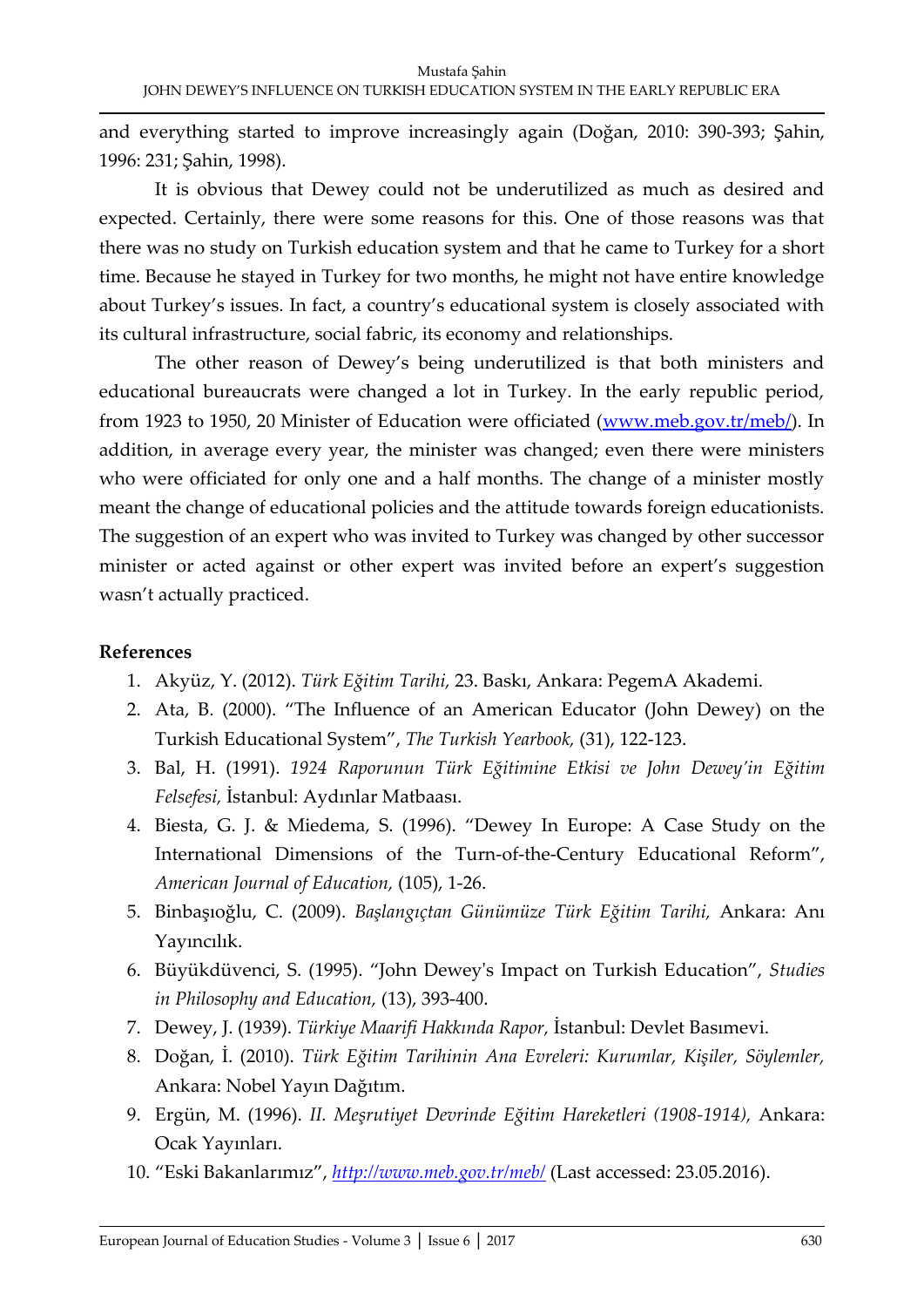- 11. Gazo, E. W. (1996). "John Dewey in Turkey: A Educational Mission", *Journal of American Studies of Turkey*, (3), 15-42.
- 12. Gündüzalp, F. (1949). "John Dewey'in Türkçe'ye Çevrilmiş Eserleri ve Bunların Türkiye'de Öğretim ve Eğitim Üzerine Etkileri", *İlköğretim Dergisi,* 15(283), 3700- 3702.
- 13. "İbtidai Rapor", *Hâkimiyeti Milliye,* September 25, 1924.
- 14. İnan, M. R. (1980). *Mustafa Necati: Kişiliği, Ulusal Eğitime Bakışı, Konuşma ve Anıları,* İstanbul: Türkiye İş Bankası Kültür Yayınları.
- 15. Karagöz, S. & Duman, T. (2014). "Educational Views and Suggestions in Periodicals Between 1908-1928", *The Journal of International Social Research,* 7(35) 576-594.
- 16. Kılınç E. (2014). "John Dewey's Impacts on the 1924 Turkish Elementary School Curriculum: A Content Analysis", *European Journal of Social Sciences,* 7(2), 27-38
- 17. Koçer, H. A. *Türkiye'de Öğretmen Yetiştirme Problemi (1848-1967),* Ankara: Yargıçoğlu Matbaası.
- 18. Norman, E. S. (2013). *The Life and Times of Charles R. Crane,* Lanham: Lexington Books.
- 19. Ortak, Ş. (2005). *Atatürk Dönemi Eğitim Politikalarında Yabancı Uzman Raporlarının Etkileri,* PhD Thesis, Erzurum: Atatürk University.
- 20. Öztürk, C. (1996). *Atatürk Devri Öğretmen Yetiştirme Politikaları,* Ankara: Türk Tarih Kurumu Basımevi.
- 21. "Profesör Con Devveyin Önümüze Açtığı Mühim Maarif Esasları", *Vakit,* September 17, 1924.
- 22. "Profesör Con Dövi", *Tanin,* August 17, 1924.
- 23. Soysal, E. (1945). *İlköğretim Olayları ve Köy Enstitüleri,* Bursa: Uygun Basımevi.
- 24. Şahin, M. (1996). *Öğretmen Yetiştirme Uygulamalarında Yabancı Uzmanların Yeri ve Önemi,* PhD Thesis, İzmir: Dokuz Eylül University.
- 25. Şahin, M. (1998). "Türk Eğitim Sisteminde Yabancı Eğitim Uzmanlarından Yararlanma", *Toplumsal Tarih,* (54), 12-18.
- 26. Şanal, M. & Karagöz, S. (2006). "Türk Eğitim Tarihi İçerisinde Kayseri Zencidere Köy Muallim Mektebi ve Faaliyetleri", *Milli Eğitim,* (172), 183-202.
- 27. Tarman, B. (2011). "Development of Social Studies Curriculum in Turkey and John Dewey's Effect on the Modernization of Turkish Education", *International Journal of Progressive Education,* 7(1), 45-61.
- 28. Tonguç, İ. H. (1945). *İlköğretim Kavramı,* İstanbul: Piramit Yayıncılık.
- 29. Tonguç, İ. H. (1998). *Eğitim Yoluyla Canlandırılacak Köy,* Ankara: Köy Enstitüleri ve Çağdaş Eğitim Vakfı.